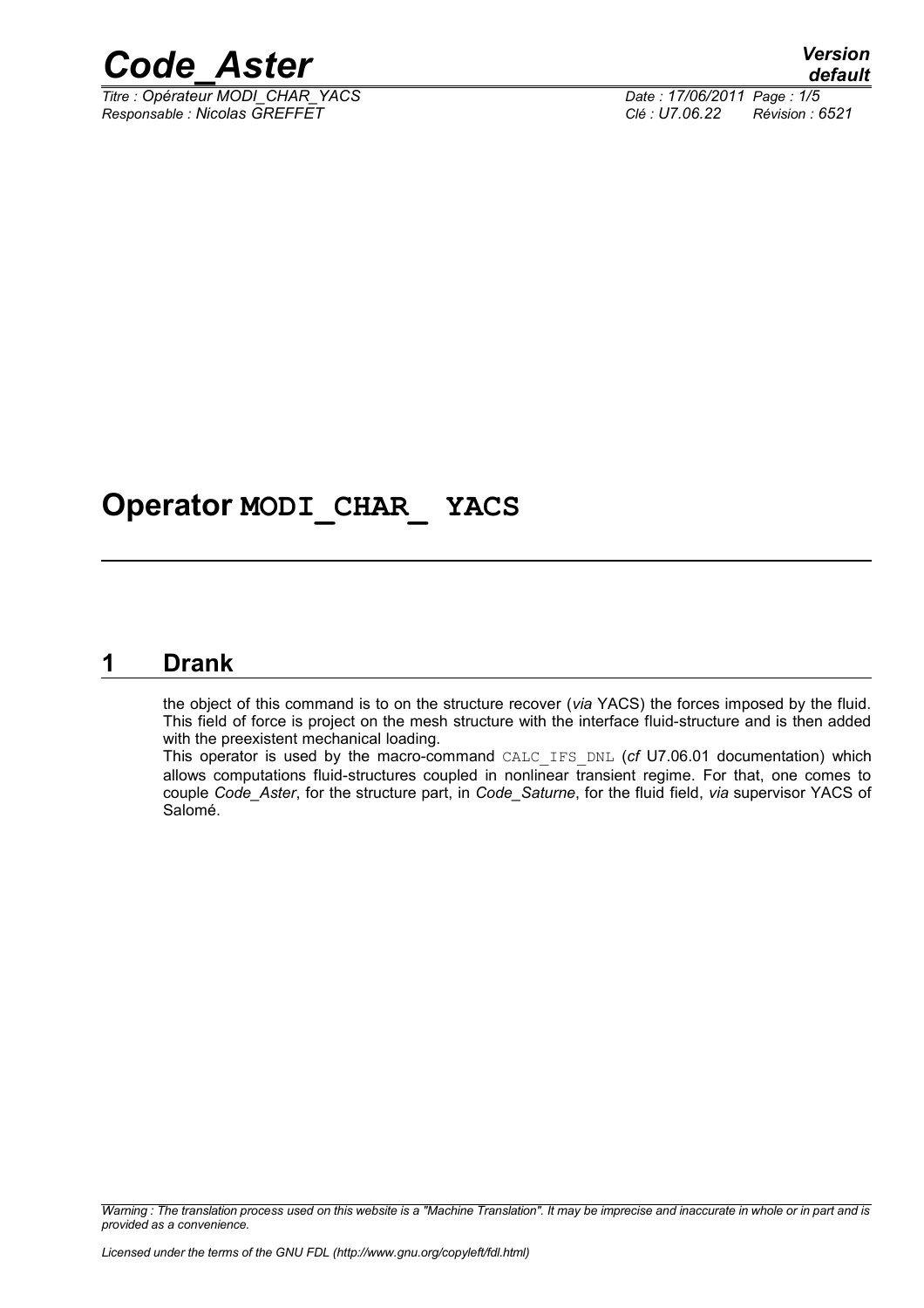*Titre : Opérateur MODI\_CHAR\_YACS Date : 17/06/2011 Page : 2/5 Responsable : Nicolas GREFFET Clé : U7.06.22 Révision : 6521*

# **Contents**

*Warning : The translation process used on this website is a "Machine Translation". It may be imprecise and inaccurate in whole or in part and is provided as a convenience.*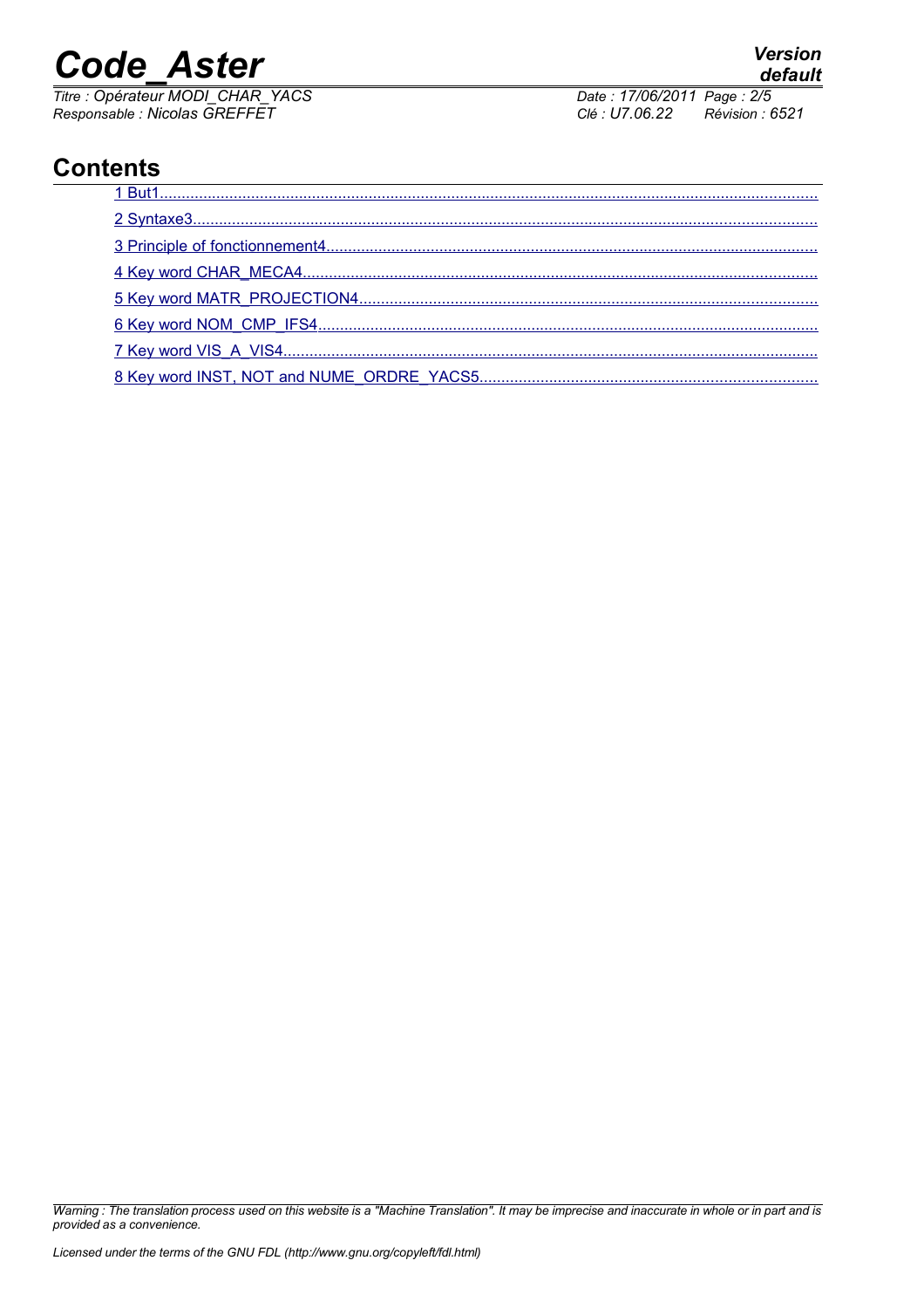*Titre : Opérateur MODI\_CHAR\_YACS Date : 17/06/2011 Page : 3/5 Responsable : Nicolas GREFFET Clé : U7.06.22 Révision : 6521*

## **2 Syntax**

<span id="page-2-0"></span>

| resu [char meca] = MODI CHAR YACS (                |                |                       |  |
|----------------------------------------------------|----------------|-----------------------|--|
| $\bullet$ reuse=charmeca                           |                | , [char_meca]         |  |
| ◆CHAR MECA=charmeca                                |                | , [char meca]         |  |
| ◆MATR PROJECTION = matrproj, [ corresp 2 mailla ]  |                |                       |  |
| NOM CMP IFS=lcompifs                               |                | $\sqrt{1 \text{ Kn}}$ |  |
| $\bullet \texttt{VIS A VIS} \qquad = \texttt{(F)}$ |                |                       |  |
| ◆GROUP MA 1=1gma1                                  |                | , [l gr maille]       |  |
| ◆GROUP NO 2=1gno2                                  |                | , [l gr noeud]        |  |
| $),$ , $)$ ,                                       |                |                       |  |
| $\blacklozenge$ INST                               | $=$ inst,      | $\lceil R \rceil$     |  |
| $\blacklozenge$ PAS                                | $=$ pas,       | $\lceil R \rceil$     |  |
| ◆ NUME ORDRE YACS=numyacs , [I]                    |                |                       |  |
| $\Diamond$ INFO=/                                  | 1, 1<br>$/2$ , | [DEFAULT]             |  |

**)**

*Warning : The translation process used on this website is a "Machine Translation". It may be imprecise and inaccurate in whole or in part and is provided as a convenience.*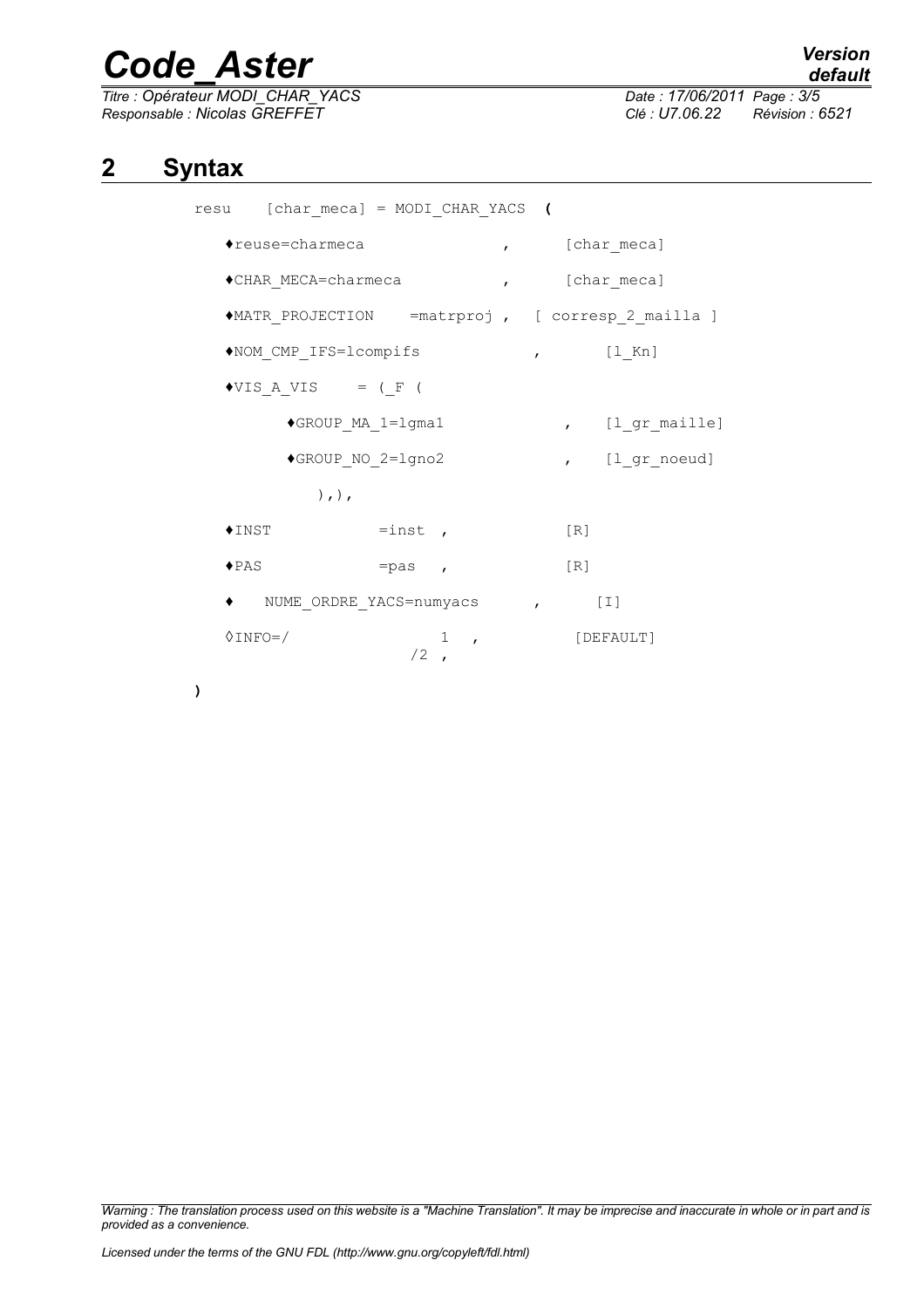*Titre : Opérateur MODI\_CHAR\_YACS Date : 17/06/2011 Page : 4/5 Responsable : Nicolas GREFFET Clé : U7.06.22 Révision : 6521*

*default*

# **3 Principle of operation**

<span id="page-3-4"></span>method of coupling for the interaction fluid-structure based on *Code\_Aster* and *Code\_Saturne* require the data exchange between these codes. Indeed, it is not about a monolithic approach where all the coupled problem would be solved in a single computer code: one couples two codes, each one being confined with his speciality. This coupling is managed by the command CALC IFS DNL (U7.06.01). All the data to be exchanged use protocol YACS of Salomé.

These data can be of two different nature:

- parameters of smalls (of the scalars, for example),
- fields (meshes, displacements, velocities or forces with the interfaces, for example).

In order to keep a good modularity, favourable with the evolutions, different operators were thus developed, each one treating one of the types of data to be exchanged.

The scalar data are handled by RECU PARA YACS (U7.06.21), the fields by ENV CINE YACS (U7.06.11) and MODI CHAR YACS (U7.06.22) or the operator IMPR MAIL YACS who recover, via YACS, the fluid meshes of the interfaces. All these commands are called by CALC\_IFS\_DNL.

Operator MODI CHAR YACS allows to take into account the forces due to the fluid the interface fluidstructure, at a given time. This stage of fluid-structure coupling, which one must reactualize with each time step (even iteration into implicit) breaks up as follows:

- by a call YACS, one recovers the forces with the interface (which are defined on the fluid mesh),
- thanks to data structure of the corresp\_2\_mailla  $type$  generated by PROJ\_CHAMP (U4.72.05), one will project this fields on the mesh structure with the interface,
- this field project is finally added with the preexistent mechanical loading.
- This command will thus modify an existing data structure of char meca type.

To be able to use this functionality it is thus necessary to lay out, as a preliminary, of a mechanical loading and a data structure corresp 2 mailla for projection.

## **4 Key word CHAR\_MECA**

<span id="page-3-3"></span>This a key word is compulsory makes it possible to specify the mechanical loading which one will modify.

#### **5 Key word MATR\_PROJECTION**

<span id="page-3-2"></span>This key word makes it possible to define the matrix of projection of the fluid mesh towards the solid mesh (data structure of the corresp\_2\_mailla type calculated with PROJ\_CHAMP).

#### **6 Key word NOM\_CMP\_IFS**

<span id="page-3-1"></span>This key word makes it possible to specify which components of the fluid field of force one wants to apply to structure. For example, if one wants 3D to apply all the components for a model, one will write:

NOM CMP IFS =  $("FX", "FY", "FZ").$ One can thus, contrary, not to take account of certain components, according to the needs.

## **7 Key word VIS\_A\_VIS**

<span id="page-3-0"></span>Like MODI CHAR YACS makes in-house a stage of projection, one finds part of the syntax of PRO\_CHAMP. One thus returns towards documentation u4.72.05 for factor key word the VIS\_A\_VIS and his key word simple GROUP MA 1 and GROUP NO 2. For fluid-structure coupling, GROUP\_MA\_1 corresponds to meshes of the mesh structure to the level of the interface fluid-structure and GROUP NO 2 points on the nodes group of the fluid mesh in opposite to the interface.

*Warning : The translation process used on this website is a "Machine Translation". It may be imprecise and inaccurate in whole or in part and is provided as a convenience.*